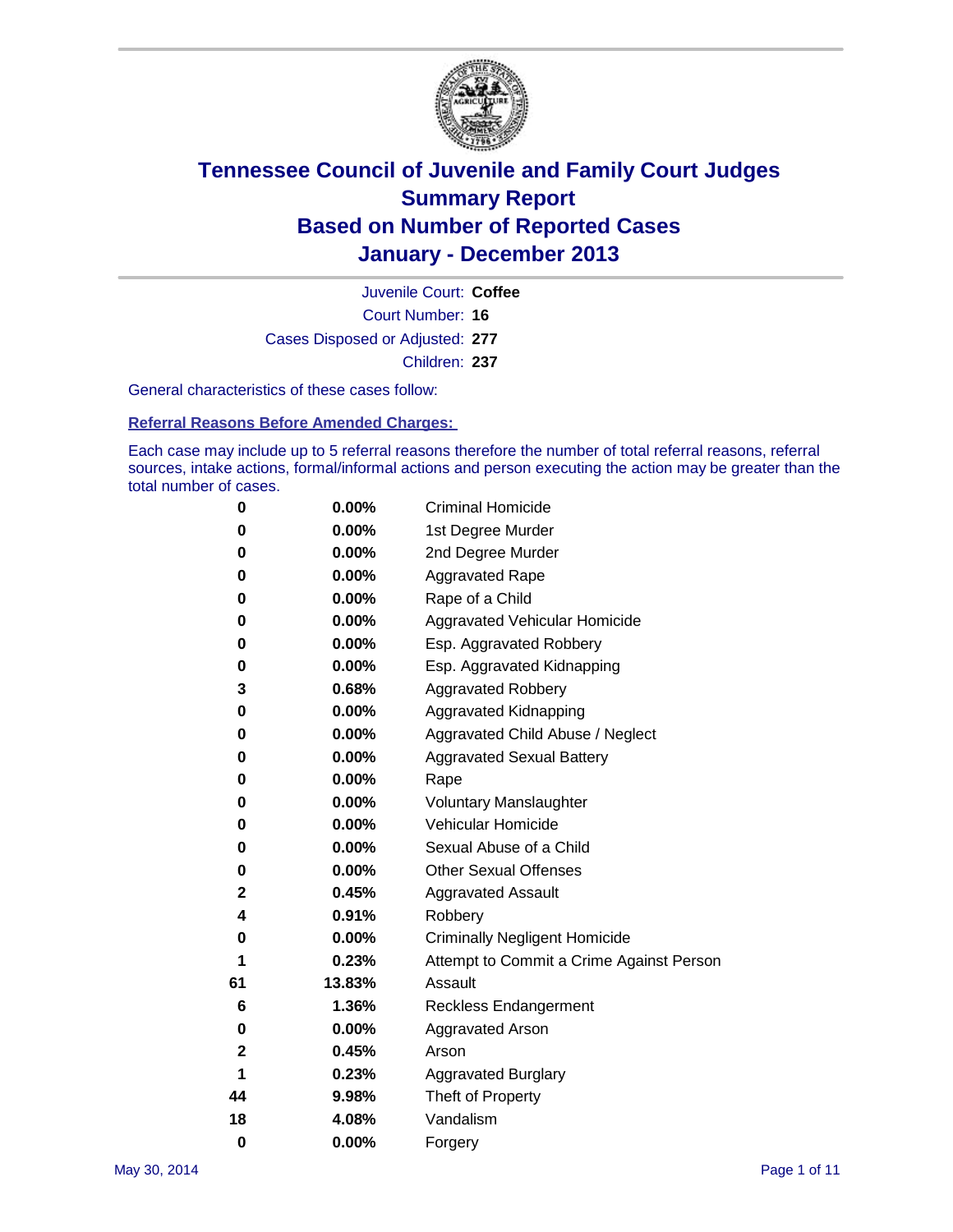

Court Number: **16** Juvenile Court: **Coffee** Cases Disposed or Adjusted: **277** Children: **237**

### **Referral Reasons Before Amended Charges:**

Each case may include up to 5 referral reasons therefore the number of total referral reasons, referral sources, intake actions, formal/informal actions and person executing the action may be greater than the total number of cases.

| 0            | 0.00% | <b>Worthless Checks</b>                                     |
|--------------|-------|-------------------------------------------------------------|
| $\mathbf 2$  | 0.45% | Illegal Possession / Fraudulent Use of Credit / Debit Cards |
| 13           | 2.95% | <b>Burglary</b>                                             |
| 0            | 0.00% | Unauthorized Use of a Vehicle                               |
| 0            | 0.00% | <b>Cruelty to Animals</b>                                   |
| 0            | 0.00% | Sale of Controlled Substances                               |
| $\mathbf{2}$ | 0.45% | <b>Other Drug Offenses</b>                                  |
| 38           | 8.62% | Possession of Controlled Substances                         |
| 3            | 0.68% | <b>Criminal Attempt</b>                                     |
| 0            | 0.00% | Carrying Weapons on School Property                         |
| 3            | 0.68% | Unlawful Carrying / Possession of a Weapon                  |
| 4            | 0.91% | <b>Evading Arrest</b>                                       |
| 0            | 0.00% | Escape                                                      |
| 1            | 0.23% | Driving Under Influence (DUI)                               |
| 34           | 7.71% | Possession / Consumption of Alcohol                         |
| 4            | 0.91% | Resisting Stop, Frisk, Halt, Arrest or Search               |
| 0            | 0.00% | <b>Aggravated Criminal Trespass</b>                         |
| 5            | 1.13% | Harassment                                                  |
| 0            | 0.00% | Failure to Appear                                           |
| 1            | 0.23% | Filing a False Police Report                                |
| 2            | 0.45% | Criminal Impersonation                                      |
| 3            | 0.68% | <b>Disorderly Conduct</b>                                   |
| 1            | 0.23% | <b>Criminal Trespass</b>                                    |
| 3            | 0.68% | <b>Public Intoxication</b>                                  |
| 0            | 0.00% | Gambling                                                    |
| 25           | 5.67% | <b>Traffic</b>                                              |
| 0            | 0.00% | Local Ordinances                                            |
| 0            | 0.00% | Violation of Wildlife Regulations                           |
| 0            | 0.00% | Contempt of Court                                           |
| 43           | 9.75% | Violation of Probation                                      |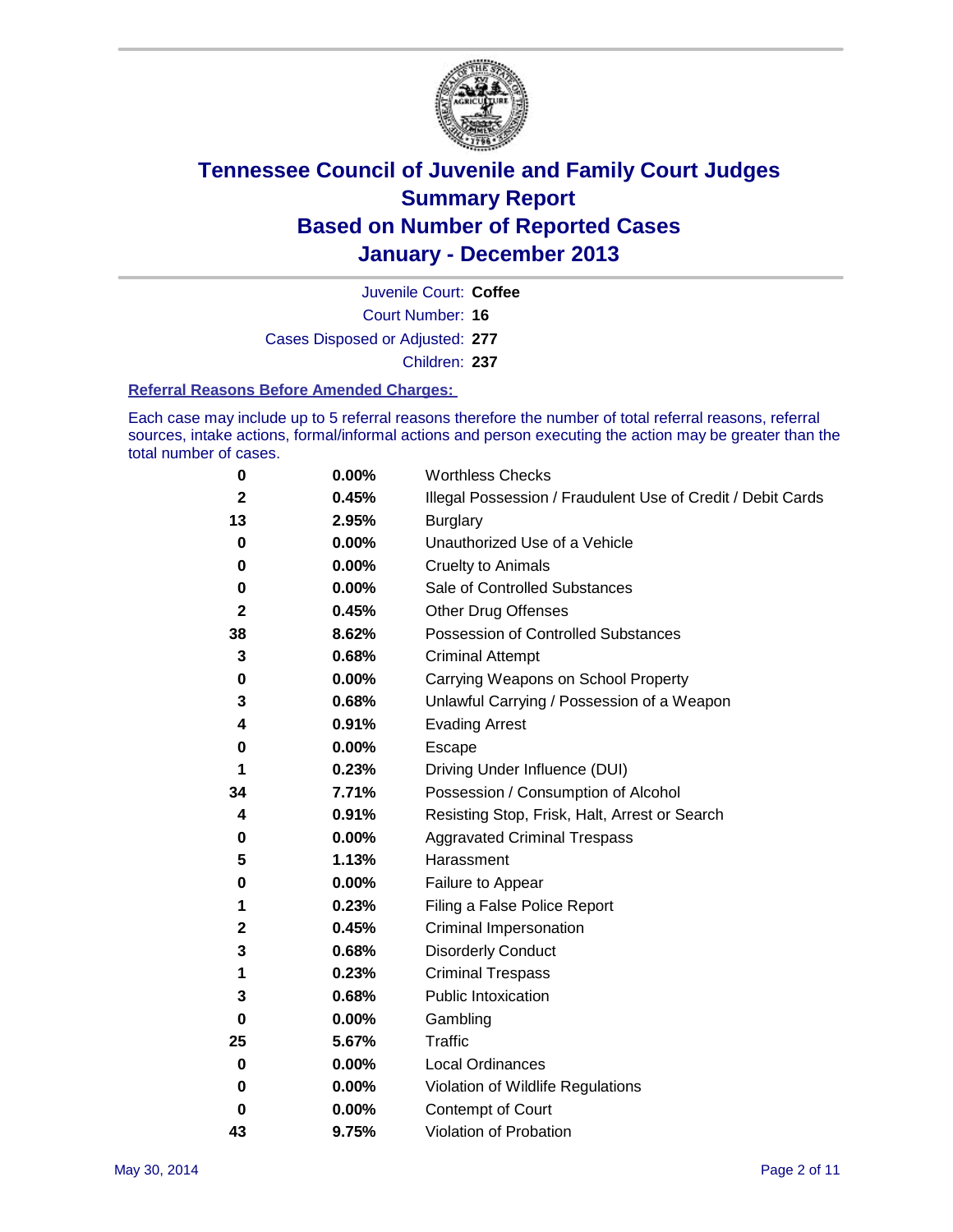

Court Number: **16** Juvenile Court: **Coffee** Cases Disposed or Adjusted: **277** Children: **237**

### **Referral Reasons Before Amended Charges:**

Each case may include up to 5 referral reasons therefore the number of total referral reasons, referral sources, intake actions, formal/informal actions and person executing the action may be greater than the total number of cases.

| 1   | 0.23%    | <b>Violation of Aftercare</b>          |
|-----|----------|----------------------------------------|
| 56  | 12.70%   | <b>Unruly Behavior</b>                 |
| 21  | 4.76%    | Truancy                                |
| 9   | 2.04%    | In-State Runaway                       |
| 1   | 0.23%    | Out-of-State Runaway                   |
| 0   | 0.00%    | Possession of Tobacco Products         |
| 0   | 0.00%    | Violation of a Valid Court Order       |
| 6   | 1.36%    | Violation of Curfew                    |
| 0   | 0.00%    | Sexually Abused Child                  |
| 0   | $0.00\%$ | <b>Physically Abused Child</b>         |
| 0   | 0.00%    | Dependency / Neglect                   |
| 0   | 0.00%    | <b>Termination of Parental Rights</b>  |
| 0   | $0.00\%$ | <b>Violation of Pretrial Diversion</b> |
| 16  | 3.63%    | Violation of Informal Adjustment       |
| 0   | 0.00%    | <b>Judicial Review</b>                 |
| 0   | 0.00%    | <b>Administrative Review</b>           |
| 0   | $0.00\%$ | <b>Foster Care Review</b>              |
| 0   | $0.00\%$ | Custody                                |
| 0   | $0.00\%$ | Visitation                             |
| 0   | $0.00\%$ | Paternity / Legitimation               |
| 0   | 0.00%    | <b>Child Support</b>                   |
| 0   | 0.00%    | <b>Request for Medical Treatment</b>   |
| 0   | 0.00%    | <b>Consent to Marry</b>                |
| 2   | 0.45%    | Other                                  |
| 441 | 100.00%  | <b>Total Referrals</b>                 |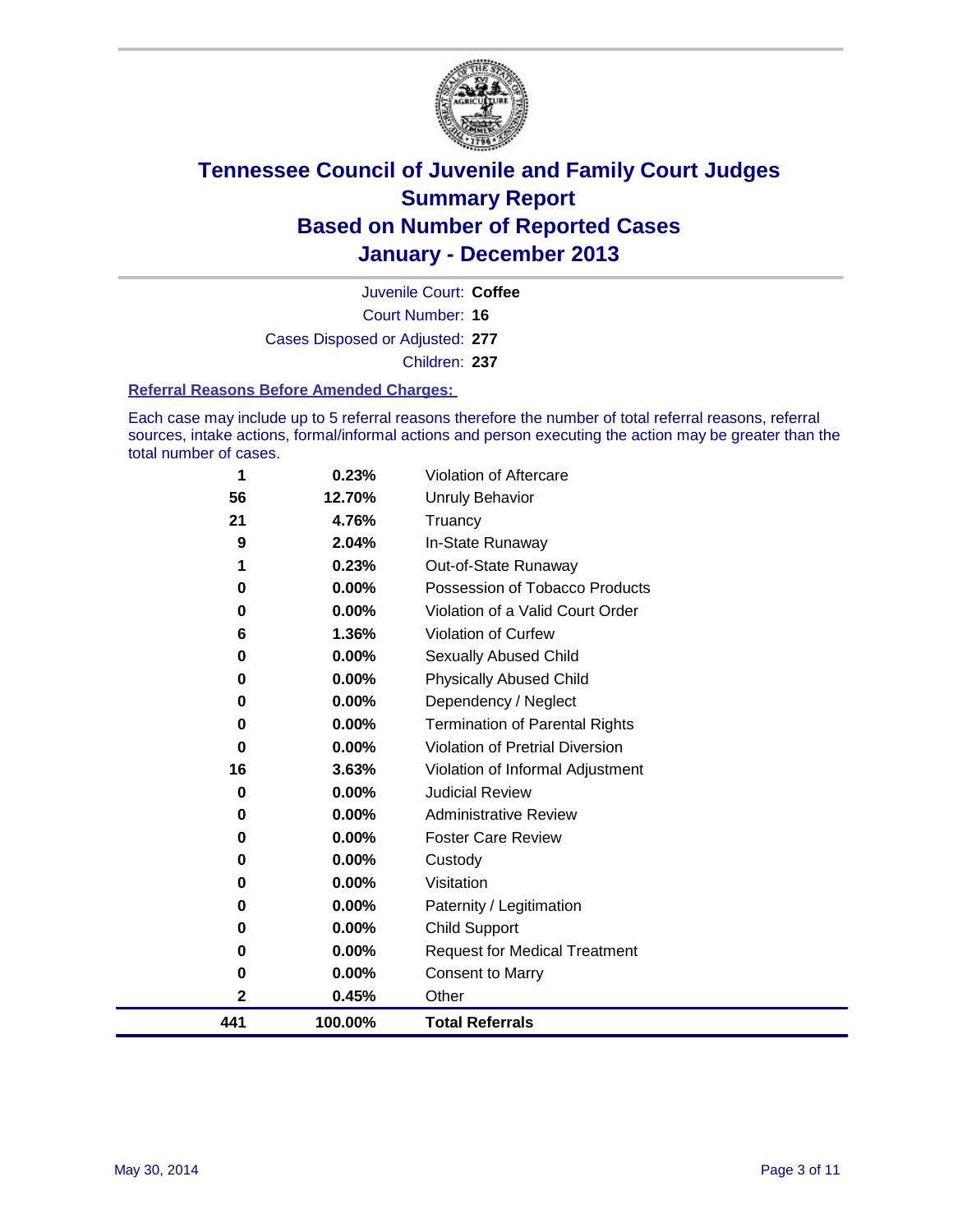

| 441                        | 100.00%                         | <b>Total Referral Sources</b>     |  |  |  |
|----------------------------|---------------------------------|-----------------------------------|--|--|--|
| 0                          | 0.00%                           | Other                             |  |  |  |
| $\bf{0}$                   | $0.00\%$                        | Unknown                           |  |  |  |
| 0                          | $0.00\%$                        | Hospital                          |  |  |  |
| 0                          | $0.00\%$                        | Child & Parent                    |  |  |  |
| 0                          | 0.00%                           | Victim                            |  |  |  |
| 0                          | 0.00%                           | <b>Other Court</b>                |  |  |  |
| 0                          | 0.00%                           | Social Agency                     |  |  |  |
| 47                         | 10.66%                          | <b>Court Staff</b>                |  |  |  |
| $\bf{0}$                   | $0.00\%$                        | <b>District Attorney's Office</b> |  |  |  |
| 0                          | $0.00\%$                        | Other State Department            |  |  |  |
| 11                         | 2.49%                           | <b>DCS</b>                        |  |  |  |
| $\bf{0}$                   | 0.00%                           | <b>CSA</b>                        |  |  |  |
| 31                         | 7.03%                           | School                            |  |  |  |
| 0                          | 0.00%                           | Self                              |  |  |  |
| 0                          | $0.00\%$                        | <b>Relatives</b>                  |  |  |  |
| 33                         | 7.48%                           | Parents                           |  |  |  |
| 319                        | 72.34%                          | Law Enforcement                   |  |  |  |
| <b>Referral Sources: 1</b> |                                 |                                   |  |  |  |
|                            |                                 | Children: 237                     |  |  |  |
|                            | Cases Disposed or Adjusted: 277 |                                   |  |  |  |
|                            | Court Number: 16                |                                   |  |  |  |
|                            | Juvenile Court: Coffee          |                                   |  |  |  |
|                            |                                 |                                   |  |  |  |

### **Age of Child at Referral: 2**

| 237 | 100.00% | <b>Total Child Count</b> |
|-----|---------|--------------------------|
| 0   | 0.00%   | <b>Unknown</b>           |
| 1   | 0.42%   | Ages 19 and Over         |
| 79  | 33.33%  | Ages 17 through 18       |
| 105 | 44.30%  | Ages 15 through 16       |
| 47  | 19.83%  | Ages 13 through 14       |
| 5   | 2.11%   | Ages 11 through 12       |
| 0   | 0.00%   | Ages 10 and Under        |

<sup>1</sup> If different than number of Referral Reasons (441), verify accuracy of your court's data.

<sup>2</sup> One child could be counted in multiple categories, verify accuracy of your court's data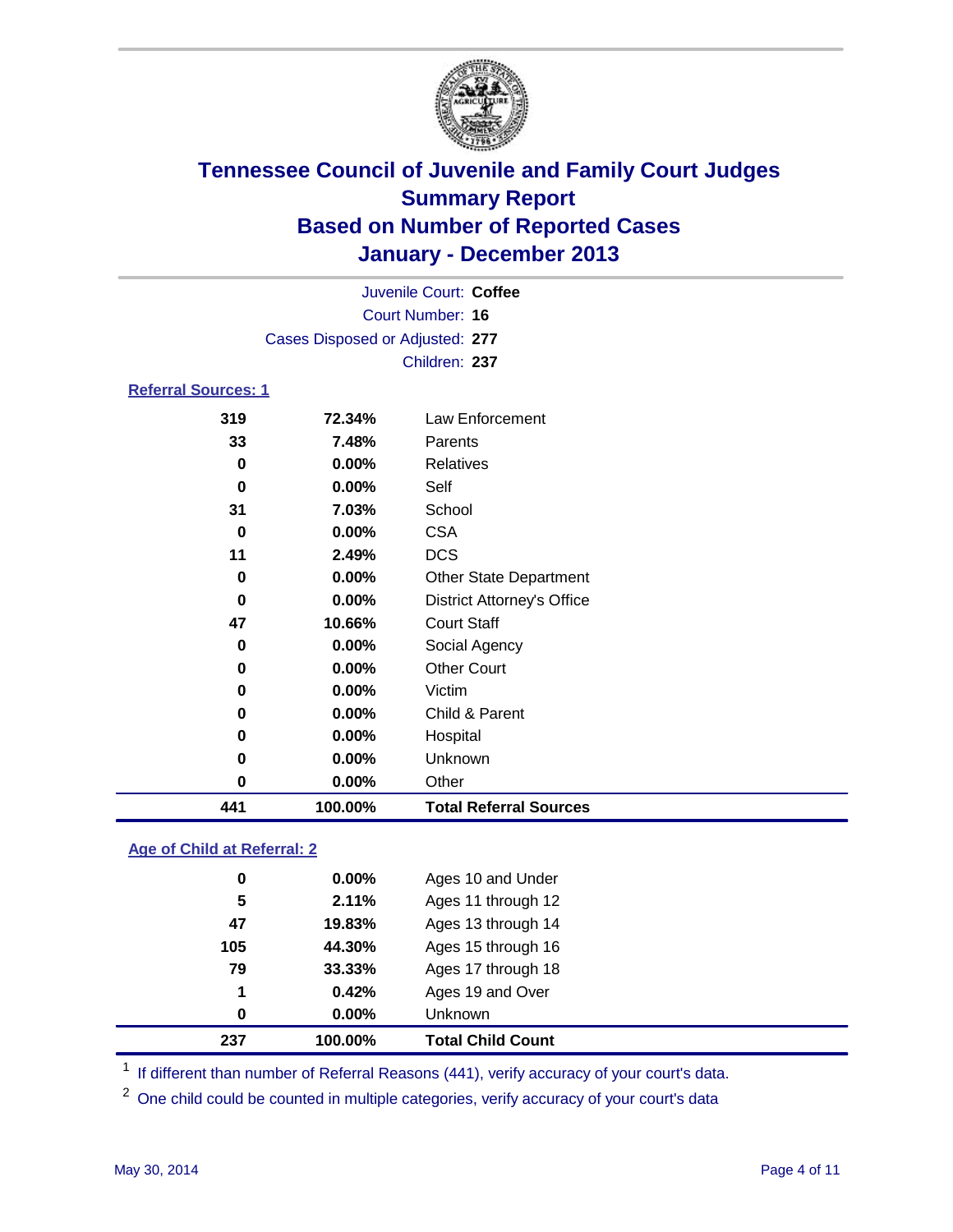

| Juvenile Court: Coffee                  |                                 |                          |  |
|-----------------------------------------|---------------------------------|--------------------------|--|
| Court Number: 16                        |                                 |                          |  |
|                                         | Cases Disposed or Adjusted: 277 |                          |  |
|                                         |                                 | Children: 237            |  |
| Sex of Child: 1                         |                                 |                          |  |
| 158                                     | 66.67%                          | Male                     |  |
| 79                                      | 33.33%                          | Female                   |  |
| $\bf{0}$                                | 0.00%                           | Unknown                  |  |
| 237                                     | 100.00%                         | <b>Total Child Count</b> |  |
| Race of Child: 1                        |                                 |                          |  |
| 215                                     | 90.72%                          | White                    |  |
| 22                                      | 9.28%                           | African American         |  |
| $\mathbf 0$                             | 0.00%                           | Native American          |  |
| $\bf{0}$                                | 0.00%                           | Asian                    |  |
| 0                                       | 0.00%                           | Mixed                    |  |
| 0                                       | 0.00%                           | Unknown                  |  |
| 237                                     | 100.00%                         | <b>Total Child Count</b> |  |
| <b>Hispanic Origin: 1</b>               |                                 |                          |  |
| 9                                       | 3.80%                           | Yes                      |  |
| 228                                     | 96.20%                          | <b>No</b>                |  |
| $\mathbf 0$                             | 0.00%                           | Unknown                  |  |
| 237                                     | 100.00%                         | <b>Total Child Count</b> |  |
| <b>School Enrollment of Children: 1</b> |                                 |                          |  |
| 232                                     | 97.89%                          | Yes                      |  |
| 3                                       | 1.27%                           | <b>No</b>                |  |
| $\overline{\mathbf{2}}$                 | 0.84%                           | Unknown                  |  |
| 237                                     | 100.00%                         | <b>Total Child Count</b> |  |

One child could be counted in multiple categories, verify accuracy of your court's data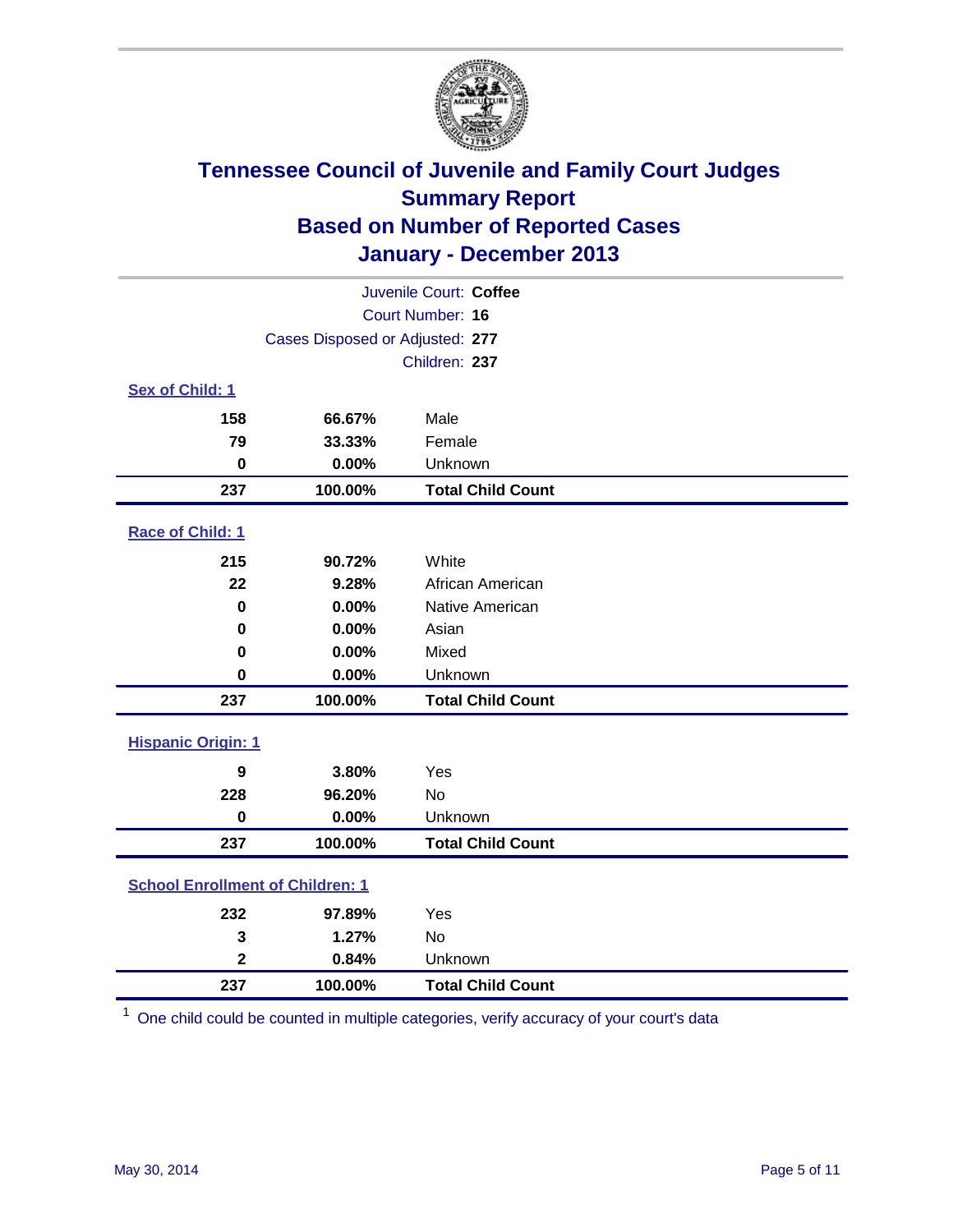

Court Number: **16** Juvenile Court: **Coffee** Cases Disposed or Adjusted: **277** Children: **237**

### **Living Arrangement of Child at Time of Referral: 1**

| 237 | 100.00%  | <b>Total Child Count</b>     |
|-----|----------|------------------------------|
| 0   | $0.00\%$ | Other                        |
| 2   | 0.84%    | Unknown                      |
| 0   | $0.00\%$ | Independent                  |
| 0   | $0.00\%$ | In an Institution            |
| 0   | $0.00\%$ | In a Residential Center      |
| 0   | $0.00\%$ | In a Group Home              |
| 2   | 0.84%    | With Foster Family           |
| 0   | 0.00%    | With Adoptive Parents        |
| 6   | 2.53%    | <b>With Relatives</b>        |
| 0   | 0.00%    | With Father                  |
| 98  | 41.35%   | With Mother                  |
| 26  | 10.97%   | With Mother and Stepfather   |
| 1   | 0.42%    | With Father and Stepmother   |
| 102 | 43.04%   | With Both Biological Parents |
|     |          |                              |

### **Type of Detention: 2**

| 277 | 100.00%  | <b>Total Detention Count</b> |
|-----|----------|------------------------------|
| 0   | $0.00\%$ | Other                        |
| 258 | 93.14%   | Does Not Apply               |
| 0   | $0.00\%$ | <b>Unknown</b>               |
| 0   | $0.00\%$ | <b>Psychiatric Hospital</b>  |
| 0   | 0.00%    | Jail - No Separation         |
| 0   | $0.00\%$ | Jail - Partial Separation    |
| 0   | 0.00%    | Jail - Complete Separation   |
| 19  | 6.86%    | Juvenile Detention Facility  |
| 0   | 0.00%    | Non-Secure Placement         |
|     |          |                              |

<sup>1</sup> One child could be counted in multiple categories, verify accuracy of your court's data

If different than number of Cases (277) verify accuracy of your court's data.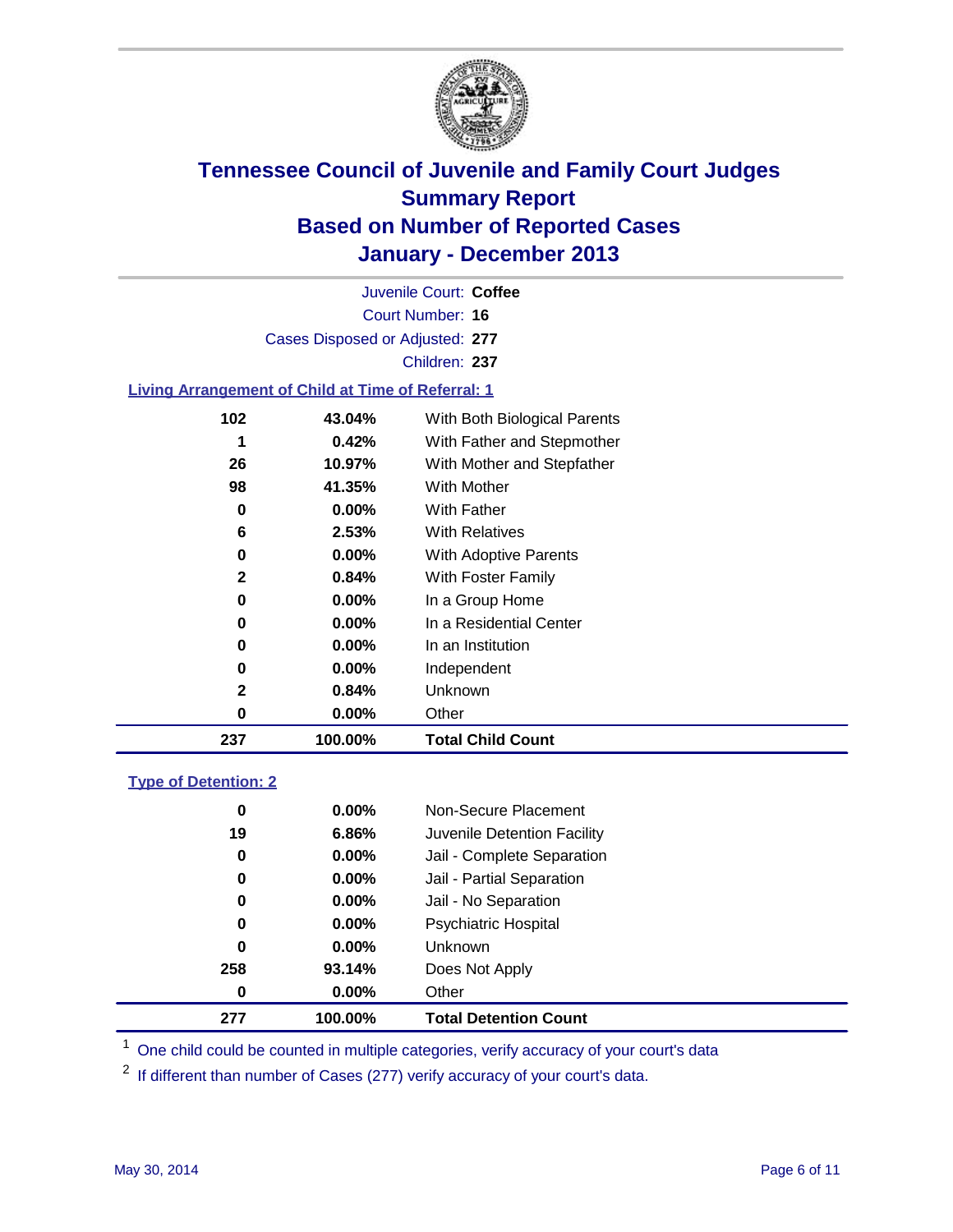

|                                                    | Juvenile Court: Coffee          |                                      |  |
|----------------------------------------------------|---------------------------------|--------------------------------------|--|
|                                                    |                                 | Court Number: 16                     |  |
|                                                    | Cases Disposed or Adjusted: 277 |                                      |  |
|                                                    |                                 | Children: 237                        |  |
| <b>Placement After Secure Detention Hearing: 1</b> |                                 |                                      |  |
| 0                                                  | 0.00%                           | Returned to Prior Living Arrangement |  |
| $\bf{0}$                                           | 0.00%                           | Juvenile Detention Facility          |  |
| 1                                                  | 0.36%                           | Jail                                 |  |
| 0                                                  | 0.00%                           | Shelter / Group Home                 |  |
| 0                                                  | 0.00%                           | <b>Foster Family Home</b>            |  |
| 0                                                  | 0.00%                           | <b>Psychiatric Hospital</b>          |  |
| 0                                                  | 0.00%                           | Unknown                              |  |
| 276                                                | 99.64%                          | Does Not Apply                       |  |
| 0                                                  | 0.00%                           | Other                                |  |
| 277                                                | 100.00%                         | <b>Total Placement Count</b>         |  |
| <b>Intake Actions: 2</b>                           |                                 |                                      |  |
|                                                    |                                 |                                      |  |
| 419                                                | 95.01%                          | <b>Petition Filed</b>                |  |
| $\bf{0}$                                           | 0.00%                           | <b>Motion Filed</b>                  |  |
| 22                                                 | 4.99%                           | <b>Citation Processed</b>            |  |
| 0                                                  | 0.00%                           | Notification of Paternity Processed  |  |
| 0                                                  | 0.00%                           | Scheduling of Judicial Review        |  |
| 0                                                  | 0.00%                           | Scheduling of Administrative Review  |  |
| 0                                                  | 0.00%                           | Scheduling of Foster Care Review     |  |
| 0                                                  | 0.00%                           | Unknown                              |  |
| 0                                                  | 0.00%                           | Does Not Apply                       |  |
| $\bf{0}$                                           | 0.00%                           | Other                                |  |
| 441                                                | 100.00%                         | <b>Total Intake Count</b>            |  |

<sup>1</sup> If different than number of Cases (277) verify accuracy of your court's data.

If different than number of Referral Reasons (441), verify accuracy of your court's data.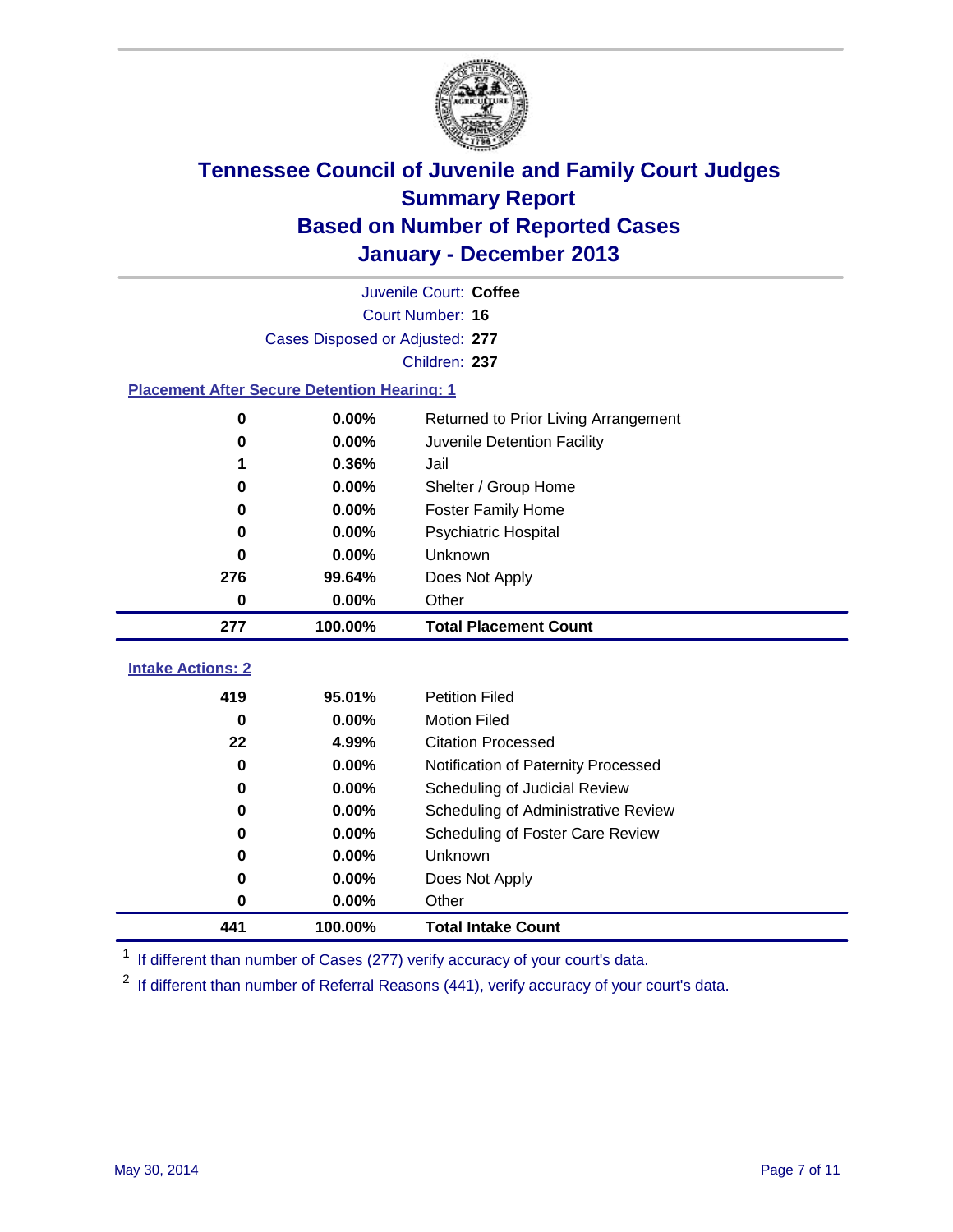

Court Number: **16** Juvenile Court: **Coffee** Cases Disposed or Adjusted: **277** Children: **237**

### **Last Grade Completed by Child: 1**

| 237         | 100.00% | <b>Total Child Count</b> |
|-------------|---------|--------------------------|
| 0           | 0.00%   | Other                    |
| 5           | 2.11%   | Unknown                  |
| 0           | 0.00%   | Never Attended School    |
| 0           | 0.00%   | Graduated                |
| 0           | 0.00%   | <b>GED</b>               |
| $\bf{0}$    | 0.00%   | Non-Graded Special Ed    |
| 8           | 3.38%   | 12th Grade               |
| 48          | 20.25%  | 11th Grade               |
| 52          | 21.94%  | 10th Grade               |
| 42          | 17.72%  | 9th Grade                |
| 43          | 18.14%  | 8th Grade                |
| 23          | 9.70%   | 7th Grade                |
| 14          | 5.91%   | 6th Grade                |
| $\mathbf 2$ | 0.84%   | 5th Grade                |
| 0           | 0.00%   | 4th Grade                |
| 0           | 0.00%   | 3rd Grade                |
| 0           | 0.00%   | 2nd Grade                |
| 0           | 0.00%   | 1st Grade                |
| 0           | 0.00%   | Kindergarten             |
| 0           | 0.00%   | Preschool                |
| $\bf{0}$    | 0.00%   | Too Young for School     |

| <b>Total Child Count</b> |
|--------------------------|
|                          |
|                          |
|                          |
|                          |

One child could be counted in multiple categories, verify accuracy of your court's data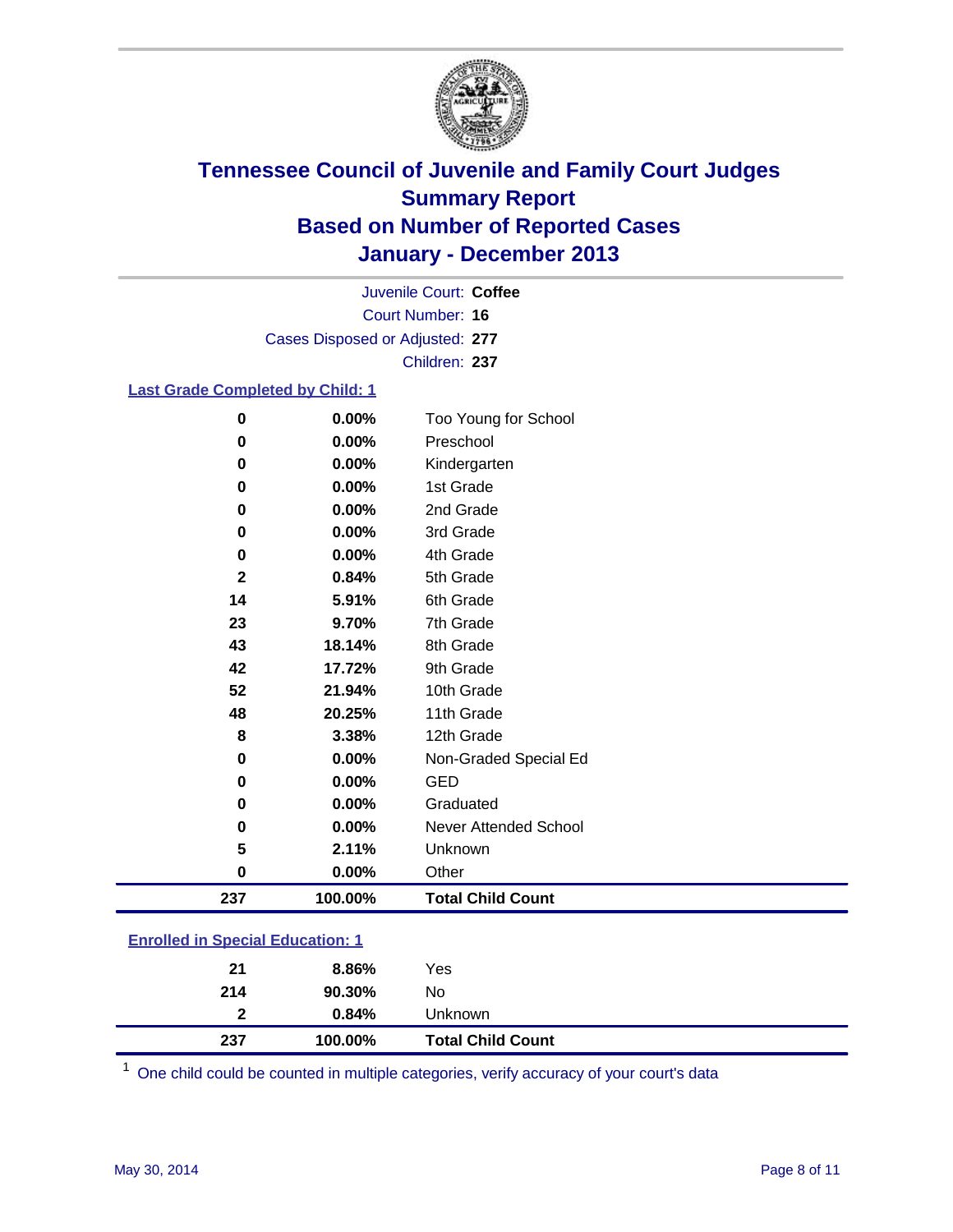

|                              |                                 | Juvenile Court: Coffee    |
|------------------------------|---------------------------------|---------------------------|
|                              |                                 | Court Number: 16          |
|                              | Cases Disposed or Adjusted: 277 |                           |
|                              |                                 | Children: 237             |
| <b>Action Executed By: 1</b> |                                 |                           |
| 441                          | 100.00%                         | Judge                     |
| 0                            | $0.00\%$                        | Magistrate                |
| $\bf{0}$                     | $0.00\%$                        | <b>YSO</b>                |
| 0                            | $0.00\%$                        | Other                     |
| 0                            | $0.00\%$                        | Unknown                   |
| 441                          | 100.00%                         | <b>Total Action Count</b> |

### **Formal / Informal Actions: 1**

| 91  | 20.63%   | Dismissed                                        |
|-----|----------|--------------------------------------------------|
| 0   | $0.00\%$ | Retired / Nolle Prosequi                         |
| 166 | 37.64%   | <b>Complaint Substantiated Delinquent</b>        |
| 82  | 18.59%   | <b>Complaint Substantiated Status Offender</b>   |
| 0   | $0.00\%$ | <b>Complaint Substantiated Dependent/Neglect</b> |
| 0   | $0.00\%$ | <b>Complaint Substantiated Abused</b>            |
| 0   | $0.00\%$ | <b>Complaint Substantiated Mentally III</b>      |
| 97  | 22.00%   | Informal Adjustment                              |
| 0   | $0.00\%$ | <b>Pretrial Diversion</b>                        |
| 5   | 1.13%    | <b>Transfer to Adult Court Hearing</b>           |
| 0   | $0.00\%$ | Charges Cleared by Transfer to Adult Court       |
| 0   | $0.00\%$ | Special Proceeding                               |
| 0   | $0.00\%$ | <b>Review Concluded</b>                          |
| 0   | $0.00\%$ | Case Held Open                                   |
| 0   | $0.00\%$ | Other                                            |
| 0   | $0.00\%$ | <b>Unknown</b>                                   |
| 441 | 100.00%  | <b>Total Action Count</b>                        |

<sup>1</sup> If different than number of Referral Reasons (441), verify accuracy of your court's data.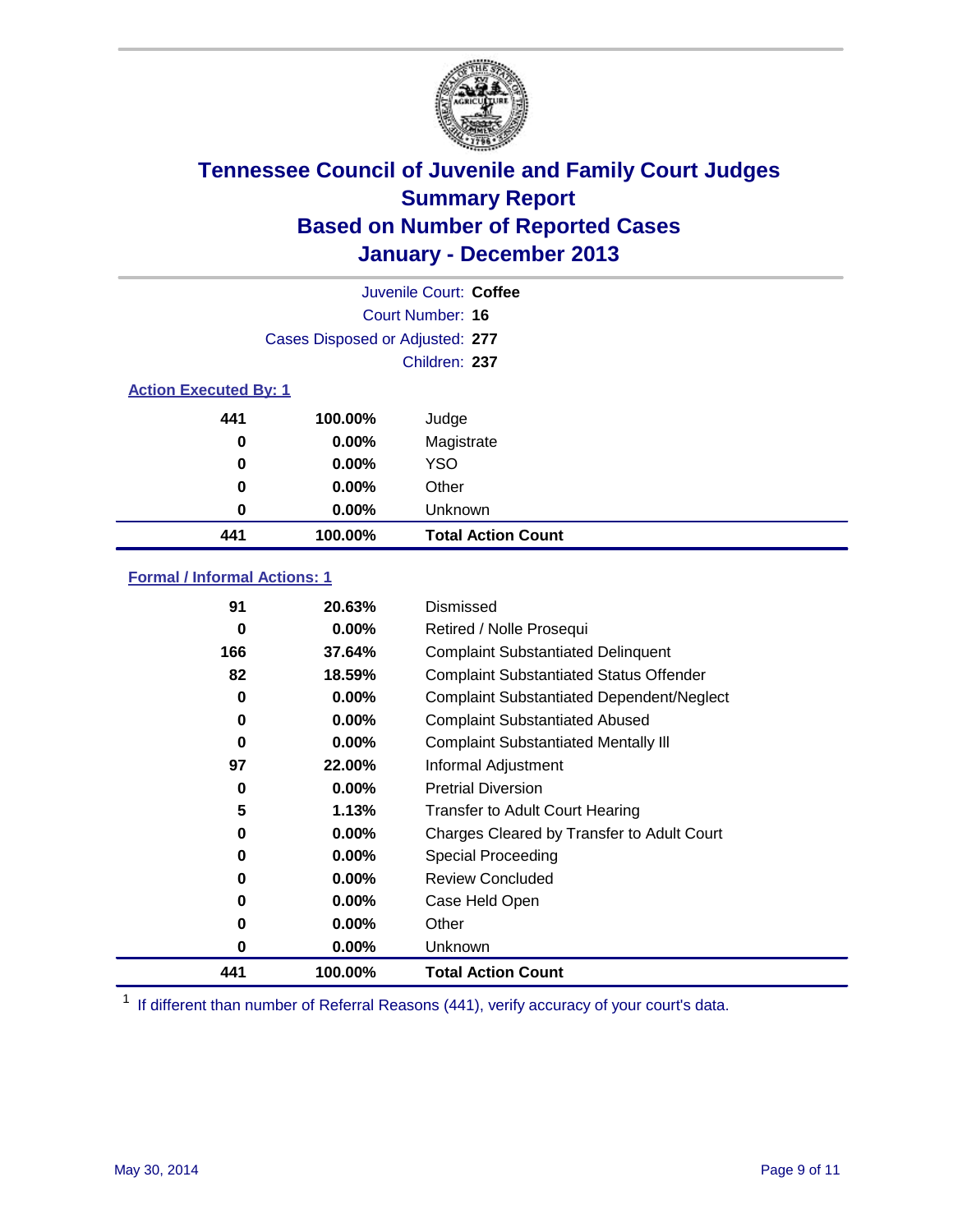

|                       |                                 | Juvenile Court: Coffee                                |
|-----------------------|---------------------------------|-------------------------------------------------------|
|                       |                                 | <b>Court Number: 16</b>                               |
|                       | Cases Disposed or Adjusted: 277 |                                                       |
|                       |                                 | Children: 237                                         |
| <b>Case Outcomes:</b> |                                 | There can be multiple outcomes for one child or case. |
| 58                    | 9.15%                           | Case Dismissed                                        |
| 0                     | 0.00%                           | Case Retired or Nolle Prosequi                        |
| 0                     | 0.00%                           | Warned / Counseled                                    |
| 1                     | 0.16%                           | Held Open For Review                                  |
| 178                   | 28.08%                          | Supervision / Probation to Juvenile Court             |
| 0                     | 0.00%                           | <b>Probation to Parents</b>                           |
| 0                     | 0.00%                           | Referral to Another Entity for Supervision / Service  |
| 18                    | 2.84%                           | Referred for Mental Health Counseling                 |
| 62                    | 9.78%                           | Referred for Alcohol and Drug Counseling              |
| 0                     | 0.00%                           | <b>Referred to Alternative School</b>                 |
| 1                     | 0.16%                           | Referred to Private Child Agency                      |
| 3                     | 0.47%                           | Referred to Defensive Driving School                  |
| 0                     | 0.00%                           | Referred to Alcohol Safety School                     |
| 0                     | 0.00%                           | Referred to Juvenile Court Education-Based Program    |
| 1                     | 0.16%                           | Driver's License Held Informally                      |
| 0                     | 0.00%                           | <b>Voluntary Placement with DMHMR</b>                 |
| 0                     | 0.00%                           | <b>Private Mental Health Placement</b>                |
| 0                     | 0.00%                           | <b>Private MR Placement</b>                           |
| 0                     | 0.00%                           | Placement with City/County Agency/Facility            |
| 0                     | 0.00%                           | Placement with Relative / Other Individual            |
| 13                    | 2.05%                           | Fine                                                  |
| 3                     | 0.47%                           | <b>Public Service</b>                                 |
| 19                    | 3.00%                           | Restitution                                           |
| 0                     | 0.00%                           | <b>Runaway Returned</b>                               |
| 3                     | 0.47%                           | No Contact Order                                      |
| 0                     | 0.00%                           | Injunction Other than No Contact Order                |
| 8                     | 1.26%                           | <b>House Arrest</b>                                   |
| 0                     | 0.00%                           | <b>Court Defined Curfew</b>                           |
| 0                     | 0.00%                           | Dismissed from Informal Adjustment                    |
| 0                     | 0.00%                           | <b>Dismissed from Pretrial Diversion</b>              |
| 0                     | 0.00%                           | Released from Probation                               |
| 1                     | 0.16%                           | <b>Transferred to Adult Court</b>                     |
| $\bf{0}$              | 0.00%                           | <b>DMHMR Involuntary Commitment</b>                   |